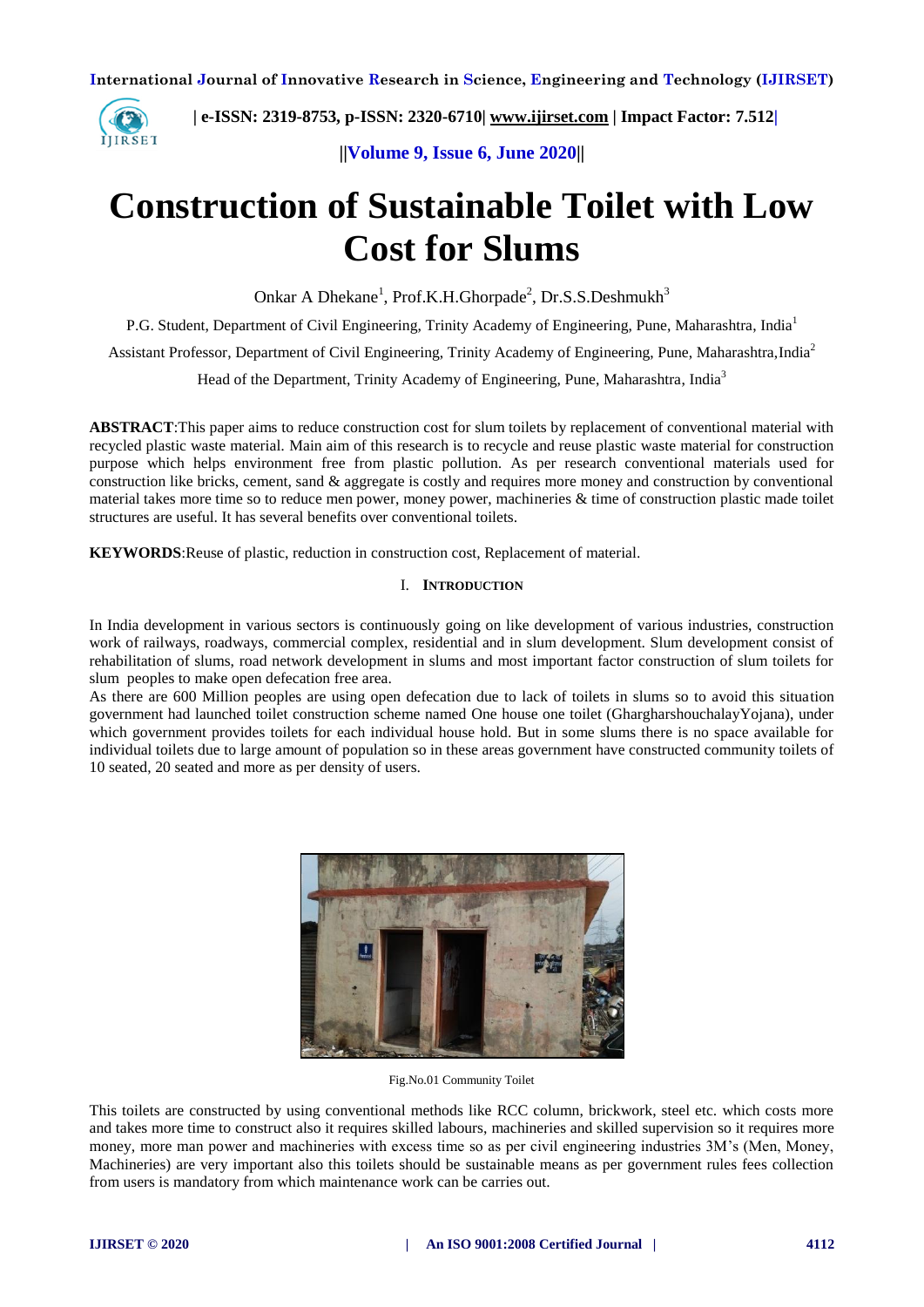

## **| e-ISSN: 2319-8753, p-ISSN: 2320-6710[| www.ijirset.com](http://www.ijirset.com/) | Impact Factor: 7.512|**

### **||Volume 9, Issue 6, June 2020||**

So basically reduction in construction cost is main aim so to overcome this issue recycling of waste construction plastic material is best solution. Up to now reuse of plastic is used in road construction which reduced 50% construction cost so slum toilets are important but structure wise it doesn't require conventional material so instead of this we can use construction waste plastic material by preparing readymade structure which will be later installed on site. This plastic Made toilets will help to reduce cost and help to contribute in reduction of plastic pollution.

As per density of users these toilets have constructed as 10 seated, 20 seated, so fig.1 shows slum toiletParvati area Pune. This toilet is 10 seated in which 5 seats are for male block and 5 for female block.

So waste plastic is a big issue on earth which is increasing day by day and it is harmful for nature so recycling and reuse of plastic is a solution to prepare toilets for slums .As plastic has longer life so it will not get damaged easily and makes toilet maintenance free.

### II. **METHODOLOGY**

#### **2.1 Data collection about existing Toilet**

Data collection is a basic stage of this project which contains details about existing toilets constructed in slum areas by government. Main aim of data collection is to get material details, sizes of toilet block, condition of toilet block etc. From this an estimate can be prepared and we can get idea about cost required for construction of toilet.This audit work was carried out on community toilet in JanataVasahat, Near Parvati Payatha, and Pune. This report gives following details

| <b>General Details of Toilet Block</b> |                                      |  |  |  |  |
|----------------------------------------|--------------------------------------|--|--|--|--|
| Area of toilet                         | Janata Vasahat, Parvati Paytha, Pune |  |  |  |  |
| Type Of toilet                         | <b>Community Toilet</b>              |  |  |  |  |
| Number of Seats                        | 10 Seats                             |  |  |  |  |
| Male                                   | 5 Seats                              |  |  |  |  |
| Female                                 | 5 Seats                              |  |  |  |  |
| Urinals                                | <b>NA</b>                            |  |  |  |  |
| Size of toilet block                   | 1.5mX1.5m                            |  |  |  |  |
| Size of Door                           | 0.9 <sub>m</sub> X2.1 <sub>m</sub>   |  |  |  |  |
| Size of ventilator                     | $0.75$ m $X0.8$ m                    |  |  |  |  |
| Number of Users                        | Approx. 60 users per day             |  |  |  |  |



*Fig.2 Plan of slum toilet*

General audit data is collected to know slums toilet details, following figures (fig.3, 4, 5, 6) shows condition of this Toilet blocks.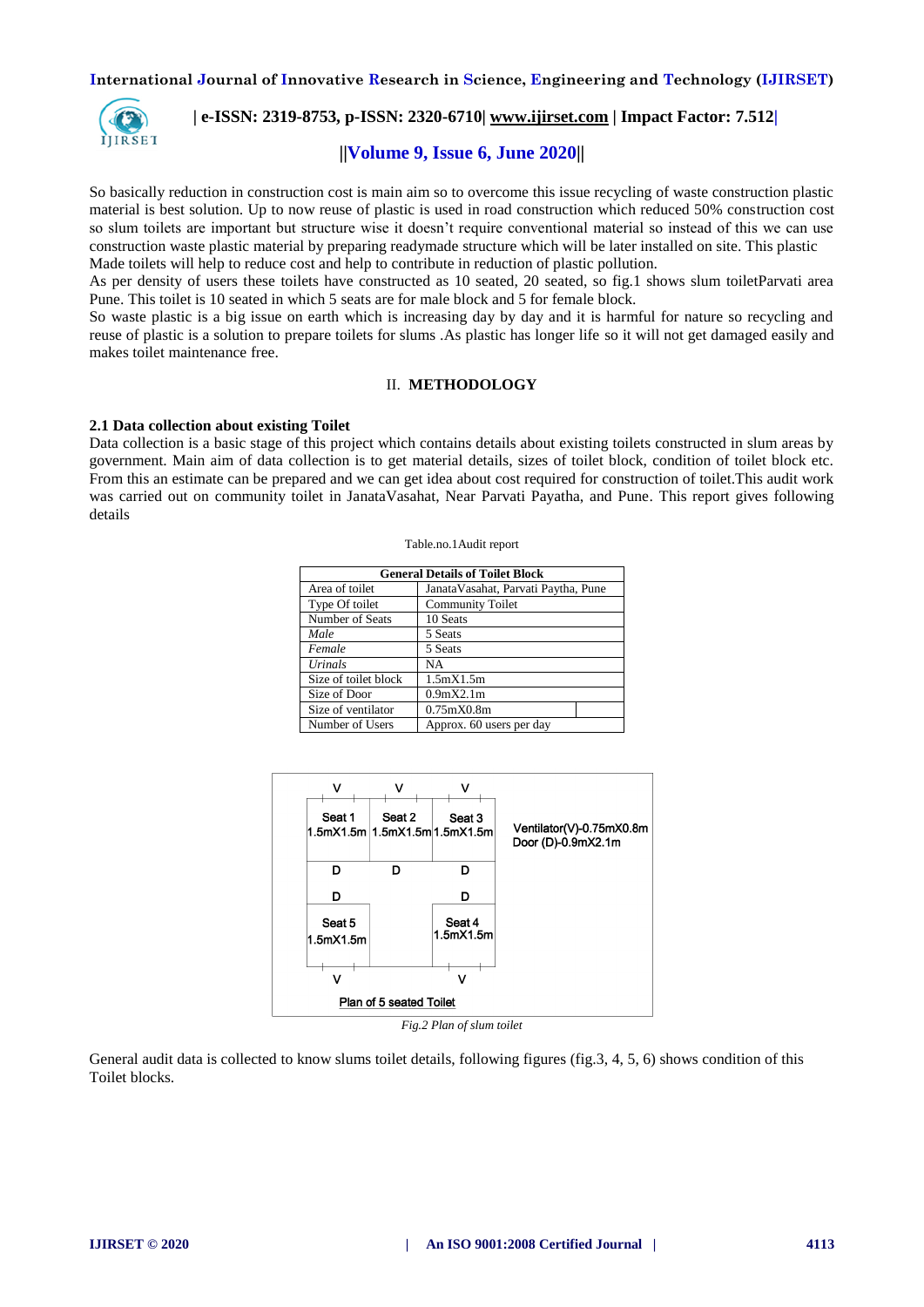

 **| e-ISSN: 2319-8753, p-ISSN: 2320-6710[| www.ijirset.com](http://www.ijirset.com/) | Impact Factor: 7.512|**

**||Volume 9, Issue 6, June 2020||** 





Fig. 3 Toilet seat Fig. 4 flooring condition



Fig.5 Broken toilet dado



Fig.6 Broken toilet ventilator

Above figures will give idea about poor condition of slum toilets and can get idea required funds for repairing of this damaged portion. Fig.3 gives an idea about condition of toilet seat poorly damaged and blocked due to lack of cleaning; fig.4 shows broken flooring of toilet which is harmful for users. Fig.5 gives an idea about dado condition of toilets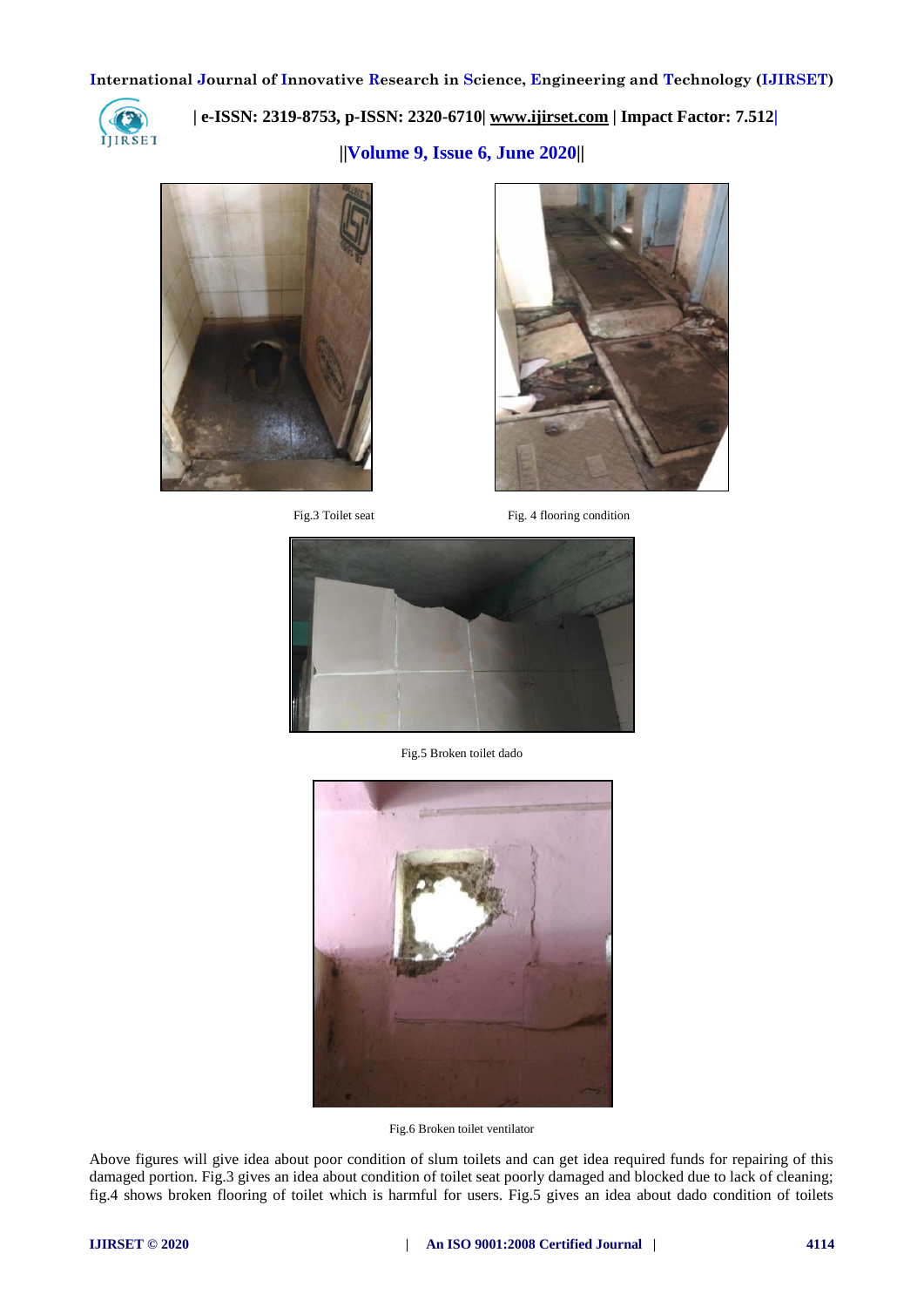

 **| e-ISSN: 2319-8753, p-ISSN: 2320-6710[| www.ijirset.com](http://www.ijirset.com/) | Impact Factor: 7.512|**

# **||Volume 9, Issue 6, June 2020||**

which can fall on users and may hurt them so replacement is necessary, fig.6 shows ventilator which is damaged badly and not good for user's safety it may lead to illegal activities also. So this audit report gives idea about required funds for maintenance of these toilets so to overcome these cost a smart

plastic made toilet is required.

Fig.2 shows plan of toilet under which this toilet is 5 seated Toilet seat:-1.5mX1.5m Door size: - 0.7mX0.9m

Ventilator size: - 0.75mX0.8m

From details following table no.2 gives total costing of toilet by current market rates.

| <b>Measurement Sheet</b> |                         |                |                         |               |              |       |      |
|--------------------------|-------------------------|----------------|-------------------------|---------------|--------------|-------|------|
| Sr.No                    | <b>Description</b>      | N <sub>0</sub> | $\overline{\mathbf{L}}$ | B             | $\bf H$      | Qty   | Unit |
| $\mathbf{1}$             | <b>Excavation</b>       |                |                         |               |              |       |      |
|                          | Long wall               | $\overline{4}$ | 6.00                    | 0.90          | 0.90         | 19.44 | Cum  |
|                          | Short wall              | $\overline{2}$ | 5.00                    | 0.90          | 0.90         | 8.10  | Cum  |
|                          |                         |                |                         |               | <b>Total</b> | 27.54 | Cum  |
| $\overline{2}$           | $\overline{PCC}$        |                |                         |               |              |       |      |
|                          | Long wall               | $\overline{4}$ | 6.00                    | 0.90          | 0.10         | 2.16  | Cum  |
|                          | Short wall              | $\mathfrak{2}$ | 5.00                    | 0.90          | 0.10         | 0.90  | Cum  |
|                          |                         |                |                         |               | <b>Total</b> | 3.06  | Cum  |
| 3                        | Foundation              |                |                         |               |              |       |      |
|                          | Long wall               | $\overline{4}$ | 6.00                    | 0.70          | 0.80         | 13.44 | Cum  |
|                          | Short wall              | $\overline{c}$ | 5.00                    | 0.70          | 0.80         | 5.60  | Cum  |
|                          |                         |                |                         |               | <b>Total</b> | 19.04 | Cum  |
|                          |                         |                |                         |               |              |       |      |
| 4                        | <b>DPC</b>              |                |                         |               |              |       |      |
|                          | Long wall               | $\overline{4}$ | 6.00                    | 0.70          | 0.10         | 1.68  |      |
|                          |                         |                |                         |               |              |       | Cum  |
|                          | Short wall              | $\overline{c}$ | 5.00                    | 0.70          | 0.10         | 0.70  | Cum  |
|                          |                         |                |                         |               | <b>Total</b> | 2.38  | Cum  |
|                          |                         |                |                         |               |              |       |      |
| $\overline{5}$           | <b>BBM</b> for wall     |                |                         |               |              |       |      |
|                          | Long wall               | $\mathfrak{2}$ | 5.42                    | 0.23          | 3.10         | 7.73  | Cum  |
|                          | Short wall              | $\overline{c}$ | 4.92                    | 0.23          | 3.10         | 7.02  | Cum  |
|                          | <b>Internal</b> walls   | $\overline{9}$ | 1.50                    | 0.23          | 2.10         | 6.52  | Cum  |
|                          |                         |                |                         |               |              | 21.27 | Cum  |
|                          | <b>Deductions</b>       |                |                         |               |              |       |      |
|                          | Door                    | 6              | 0.90                    | 0.23          | 2.10         | 2.61  | Cum  |
|                          | Ventilation             | 5              | 0.75                    | 0.23          | 0.80         | 0.69  | Cum  |
|                          |                         |                |                         |               |              | 3.30  | Cum  |
|                          |                         |                |                         |               | <b>Total</b> | 17.97 | Cum  |
|                          |                         |                |                         |               |              |       |      |
| 6                        | <b>Plaster for wall</b> |                |                         |               |              |       |      |
|                          | Long wall               | $\overline{4}$ | 6.00                    | $\frac{1}{2}$ | 3.10         | 74.40 | Sqm  |
|                          | Short wall              | $\overline{4}$ | 5.00                    | ÷.            | 3.10         | 62.00 | Sqm  |

#### Table no.2 Costing of Existing toilet block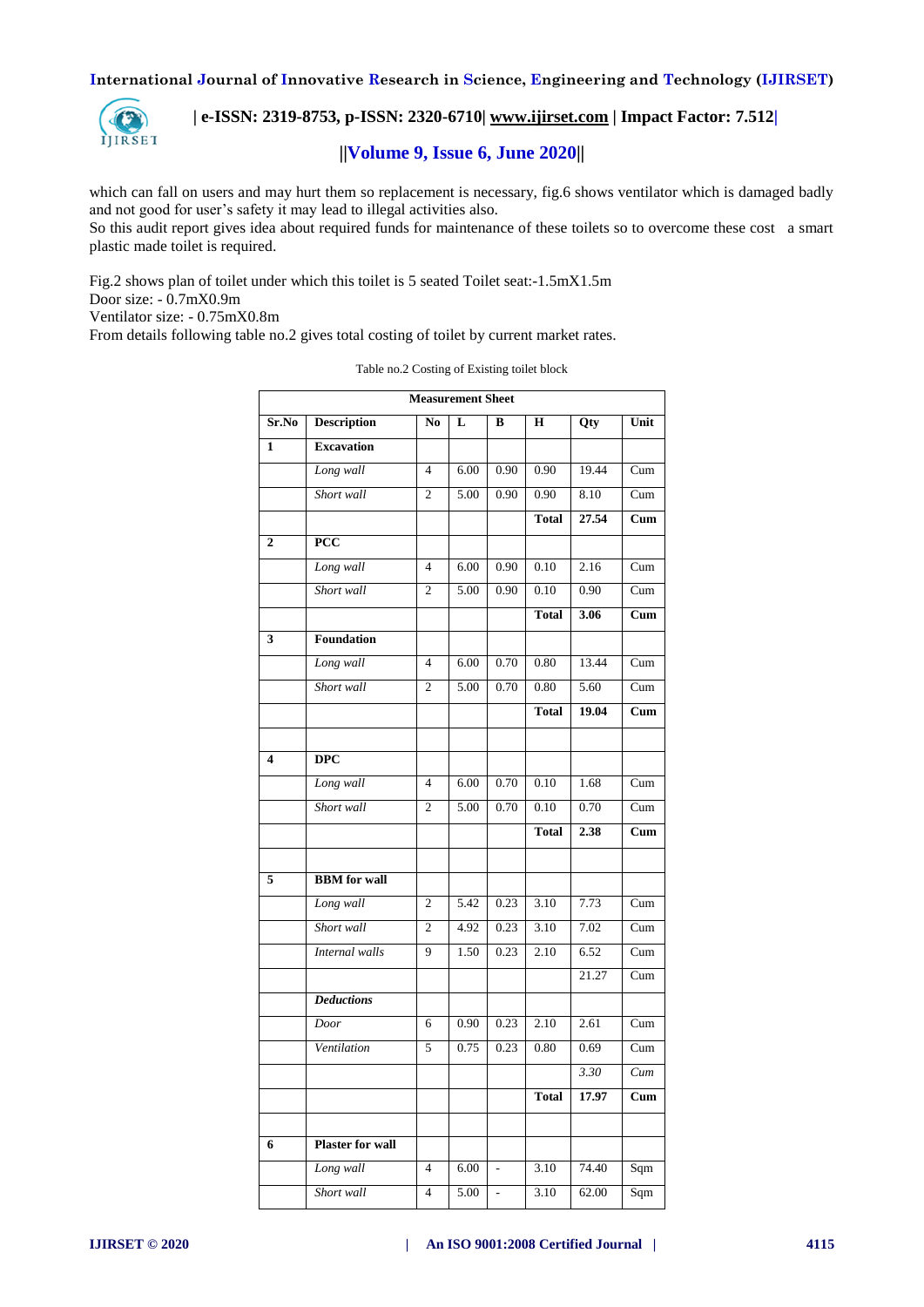

# **| e-ISSN: 2319-8753, p-ISSN: 2320-6710[| www.ijirset.com](http://www.ijirset.com/) | Impact Factor: 7.512|**

|    | Internal walls 1  | 18              | 1.50 |                          | 2.10             | 56.70            | Sqm                       |
|----|-------------------|-----------------|------|--------------------------|------------------|------------------|---------------------------|
|    |                   |                 |      |                          |                  |                  |                           |
|    |                   |                 |      |                          |                  | 193.10           | Sqm                       |
|    | <b>Deductions</b> |                 |      |                          |                  |                  |                           |
|    | Door              | 5               | 0.90 | $\overline{\phantom{a}}$ | 2.10             | 9.45             | Sqm                       |
|    | Ventilation       | 5               | 0.70 | $\overline{a}$           | 0.90             | 3.15             | Sqm                       |
|    |                   |                 |      |                          |                  | 12.60            | Sqm                       |
|    |                   |                 |      |                          | <b>Total</b>     | 180.50           | $S$ <i>qm</i>             |
|    |                   |                 |      |                          |                  |                  |                           |
|    |                   |                 |      |                          |                  |                  |                           |
| 7  | <b>Daddo</b>      | 20              | 1.5  | ÷,                       | 1.0              | 30.0             | Sqm                       |
|    | Passage           | $\mathbf{1}$    | 14.7 | $\frac{1}{2}$            | 1.0              | 14.7             | Sqm                       |
|    |                   |                 |      |                          | <b>Total</b>     | 44.7             | <b>Sqm</b>                |
|    | <b>Deduction</b>  |                 |      |                          |                  |                  |                           |
|    | Door              | 5               | 0.90 | ÷,                       | 2.10             | 9.45             | $\overline{Sqm}$          |
|    |                   |                 |      |                          | <b>Total</b>     | 35.24            | Sqm                       |
|    |                   |                 |      |                          |                  |                  |                           |
|    |                   |                 |      |                          |                  |                  |                           |
| 8  | Slab              | $\mathbf{1}$    | 6.0  | $\overline{5.0}$         | $\overline{0.1}$ | $\overline{3.6}$ | $\overline{\mathrm{Cum}}$ |
|    |                   |                 |      |                          |                  |                  |                           |
| 9  | Flooring          | $\mathbf{1}$    | 6.0  | 5.0                      | $\mathbb{L}$     | 30.0             | sqm                       |
|    |                   |                 |      |                          |                  |                  |                           |
|    |                   |                 |      |                          |                  |                  |                           |
| 10 | <b>Painting</b>   |                 |      |                          |                  |                  |                           |
|    | Primer            |                 |      |                          |                  |                  |                           |
|    | Long wall         | $\overline{4}$  | 6.00 | $\overline{a}$           | 3.10             | 74.40            | Sqm                       |
|    | Short wall        | $\overline{4}$  | 5.00 | $\overline{a}$           | 3.10             | 62.00            | Sqm                       |
|    | Internal walls 1  | $\overline{22}$ | 1.50 | $\overline{\phantom{a}}$ | 3.10             | 102.30           | Sqm                       |
|    |                   |                 |      |                          |                  |                  |                           |
|    |                   |                 |      |                          |                  | 238.70           | Sqm                       |
|    | <b>Deductions</b> |                 |      |                          |                  |                  |                           |
|    | Door              | 5               | 0.90 | $\overline{\phantom{a}}$ | 2.10             | 9.45             | Sqm                       |
|    | Ventilation       | 5               | 0.70 | ÷,                       | 0.90             | 3.15             | Sqm                       |
|    |                   |                 |      |                          |                  | 12.60            | Sqm                       |
|    |                   |                 |      |                          | <b>Total</b>     | 226.10           | <b>Sqm</b>                |
|    |                   |                 |      |                          |                  |                  |                           |
|    | Painting          |                 |      |                          |                  |                  |                           |
|    | Long wall         | $\overline{4}$  | 6.00 | $\Box$                   | 3.10             | 74.40            | Sqm                       |
|    | Short wall        | $\overline{4}$  | 5.00 | $\overline{\phantom{0}}$ | 3.10             | 62.00            | Sqm                       |
|    | Internal walls 1  | 22              | 1.50 | $\frac{1}{2}$            | 3.10             | 102.30           | Sqm                       |
|    |                   |                 |      |                          |                  |                  |                           |
|    |                   |                 |      |                          |                  | 238.70           | Sqm                       |

# **||Volume 9, Issue 6, June 2020||**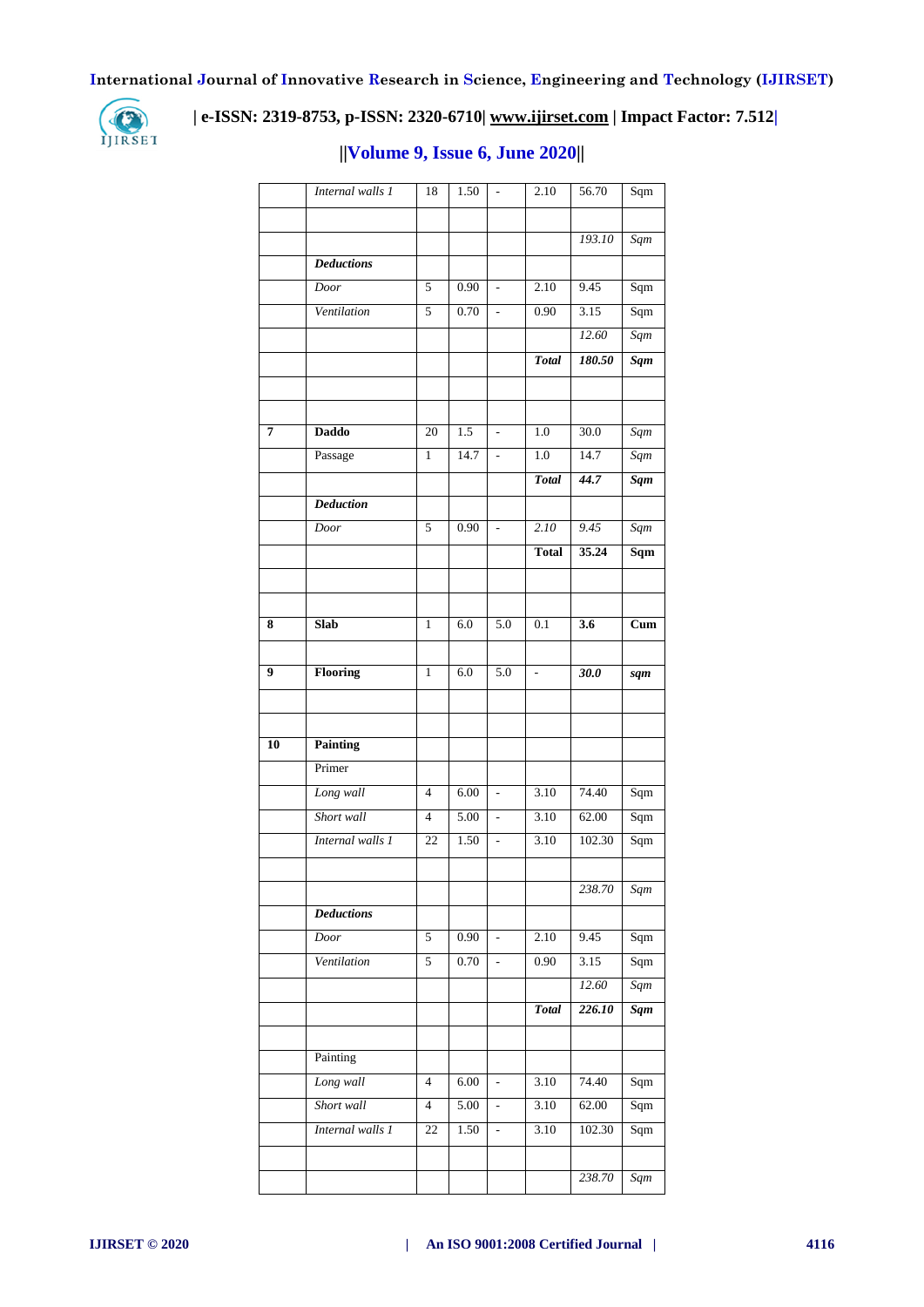

# **| e-ISSN: 2319-8753, p-ISSN: 2320-6710[| www.ijirset.com](http://www.ijirset.com/) | Impact Factor: 7.512|**

| <b>Deductions</b> |   |      |   |              |        |            |
|-------------------|---|------|---|--------------|--------|------------|
| Door              | 5 | 0.90 | - | 2.10         | 9.45   | Sqm        |
| Ventilation       | 5 | 0.70 |   | 0.90         | 3.15   | Sqm        |
|                   |   |      |   |              | 12.60  | Sqm        |
|                   |   |      |   | <b>Total</b> | 226.10 | <b>Sqm</b> |
|                   |   |      |   |              |        |            |

# **||Volume 9, Issue 6, June 2020||**

| <b>Abstract Sheet</b>    |                     |          |              |              |           |  |  |  |
|--------------------------|---------------------|----------|--------------|--------------|-----------|--|--|--|
| Sr.No                    | <b>Description</b>  | Quantity | Unit         | Rate         | Amount    |  |  |  |
| 1                        | Excavation          | 27.54    | Cum          | 1500.00      | 41310.00  |  |  |  |
| $\overline{2}$           | PCC                 | 3.06     | Cum          | 3000.00      | 9180.00   |  |  |  |
| $\overline{3}$           | Foundation          | 19.04    | Cum          | 2000.00      | 38080.00  |  |  |  |
| $\overline{4}$           | <b>DPC</b>          | 2.38     | Cum          | 1500.00      | 3570.00   |  |  |  |
| 5                        | <b>BBM</b> for wall | 841.00   | Sqft         | 20.00        | 16820.00  |  |  |  |
| 6                        | Plaster for wall    | 1942.90  | Sqm          | 20.00        | 38858.04  |  |  |  |
| 7                        | Dado                | 379.32   | Sqft         | 50.00        | 18966.17  |  |  |  |
| 8                        | Slab                | 3.60     | Sqft         | 20.00        | 72.00     |  |  |  |
| 9                        | Flooring            | 322.92   | Sqft         | 45.00        | 14531.40  |  |  |  |
| 10                       | Painting            | 2433.74  | Sqft         | 18.00        | 43807.33  |  |  |  |
| 11                       | Cement              | 60.00    | <b>Bags</b>  | 350.00       | 21000.00  |  |  |  |
| 12                       | Sand                | 2.89     | <b>Brass</b> | 8500.00      | 24565.00  |  |  |  |
| 13                       | Aggregate           | 1.88     | <b>Brass</b> | 4500.00      | 8460.00   |  |  |  |
| $\overline{14}$          | Steel               | 0.50     | <b>MT</b>    | 48000.00     | 24000.00  |  |  |  |
| $\overline{15}$          | <b>Bricks</b>       | 9435.00  | <b>Nos</b>   | 10.00        | 94350.00  |  |  |  |
| 16                       | <b>Stones</b>       | 19.04    | Cum          | 1000.00      | 19040.00  |  |  |  |
| 17                       | <b>Tiles</b>        | 475.00   | Sqft         | 100.00       | 47500.00  |  |  |  |
| 18                       | <b>Toilet Pan</b>   | 5.00     | <b>Nos</b>   | 2200.00      | 11000.00  |  |  |  |
| 19                       | Door                | 5.00     | <b>Nos</b>   | 3000.00      | 15000.00  |  |  |  |
| 20                       | Ventilator          | 5.00     | <b>Nos</b>   | 2000.00      | 10000.00  |  |  |  |
| 21                       | Labor               |          |              |              | 25000.00  |  |  |  |
| $\overline{22}$          | Transport           |          |              |              | 10000.00  |  |  |  |
|                          |                     |          |              | <b>Total</b> | 535109.94 |  |  |  |
| Contractors Profit (10%) | 53510.99            |          |              |              |           |  |  |  |
| Tools & Plants (5%)      | 26755.50            |          |              |              |           |  |  |  |
| <b>Total Amount</b>      | 615376.43           |          |              |              |           |  |  |  |

As per table no.2 estimate shows construction cost for 5 seated slum toilet is Rs. 6,15,376/-with conventional material and technique also this method takes much time for construction following table no.3 shows duration required for construction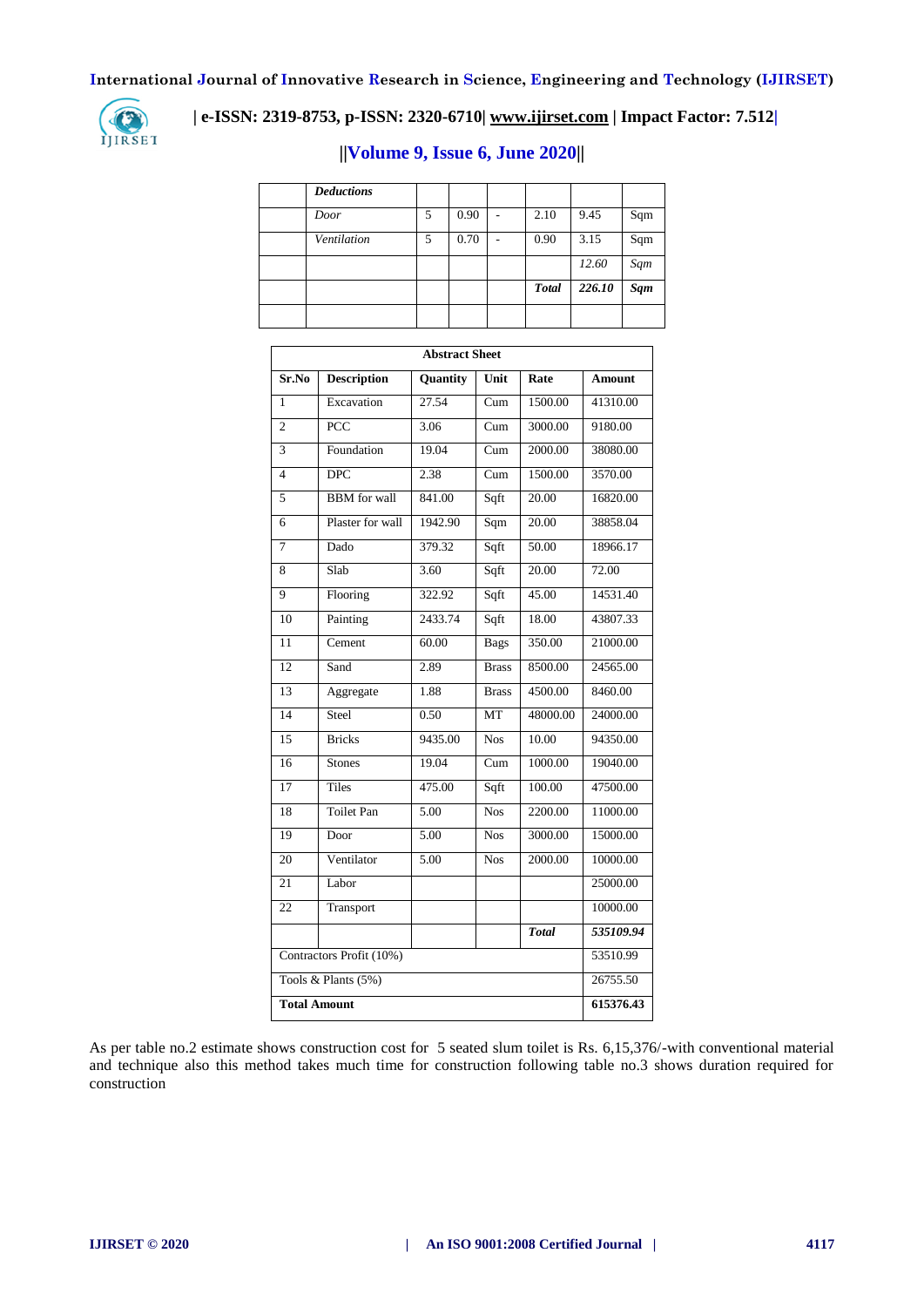

## **| e-ISSN: 2319-8753, p-ISSN: 2320-6710[| www.ijirset.com](http://www.ijirset.com/) | Impact Factor: 7.512|**

# **||Volume 9, Issue 6, June 2020||**

Table no.3 Duration required for construction of Existing toilet block

| Sr.No          | Work               | <b>Duration required</b> |  |  |
|----------------|--------------------|--------------------------|--|--|
|                | Excavation         | 2 days                   |  |  |
| $\overline{c}$ | PCC                | 2 days                   |  |  |
| 3              | Foundation         | 2 days                   |  |  |
| $\overline{4}$ | <b>BBM</b> wall    | 3 days                   |  |  |
| 5              | Shuttering making  | 1 day                    |  |  |
| 6              | Shuttering         | 1 day                    |  |  |
| 7              | Steel cutting      | 1 day                    |  |  |
| 8              | Steel binding      | 1 day                    |  |  |
| 9              | Concreting         | 1 day                    |  |  |
| 10             | Curing             | 21 days                  |  |  |
| 11             | Plaster            | 3 days                   |  |  |
| 12             | Dado               | 3 days                   |  |  |
| 13             | Toilet pan fitting | 2 days                   |  |  |
| 14             | Flooring           | 2 days                   |  |  |
| 15             | Painting           | 4 days                   |  |  |
| 16             | Door & ventilator  | 2 days                   |  |  |
|                | Total duration     | 51 days                  |  |  |

From above table no.3 it is easy to get an idea about duration required for construction of 5 seated toilets. It requires at least 51 days for constructing a 5 seated toilet and which is long duration.

#### **2.2 Material Replacement & Review**

5 seated toilet cost by conventional method requires Rs. 6,15,376/- and 51 days duration so as to reduce this cost and duration of construction conventional toilets should be replaced by plastic made toilets so it will help to build toilets easily in low cost and within small duration.

Recycling of plastic for toilet construction is done by using following material,

- 1. PVC material
- 2. HDPE material
- 3. LDPE material

Table no.4Properties of plastic material

| <b>Material</b>                            | <b>Density</b>    | <b>Melting Point</b> | <b>Recycling Product</b> |
|--------------------------------------------|-------------------|----------------------|--------------------------|
| <b>Polyvinyl chloride</b>                  | 1300-1450 $Kg/m3$ | $60^0$ C             | Wall Sheets & Door's     |
| <b>High density</b><br>Polyethylene (HDPE) | 930-970 $Kg/m^3$  | $130^0C$             | Column                   |
| Low density<br>Polyethylene (LDPE)         | 917-930 $Kg/m^3$  | $105^{0}$ C.         | Slab or roof cover       |

#### **2.2.1 Recycling Process**

Recycling process of plastic material is simple firstly it is collected from various sources, then collected plastic is segregated as per norms then cleaning process of segregated material is to be done. Once material gets cleaned then it go through scrap making material in which plastic is converted into thin single layers. Then finally it is poured into heating machine and melted plastic liquid is poured into formwork prepared as per requirement in which plastic gets desired shape.

- 1. Collection of material: Collection of waste from various sources is done by man power.
- 2. Segregation: Segregation of material is necessary and it is made as per symbol marked on product.
- 3. Cleaning; Separated material is then get cleaned and washed by various methods so it should be get cleaned and free from any other impurities.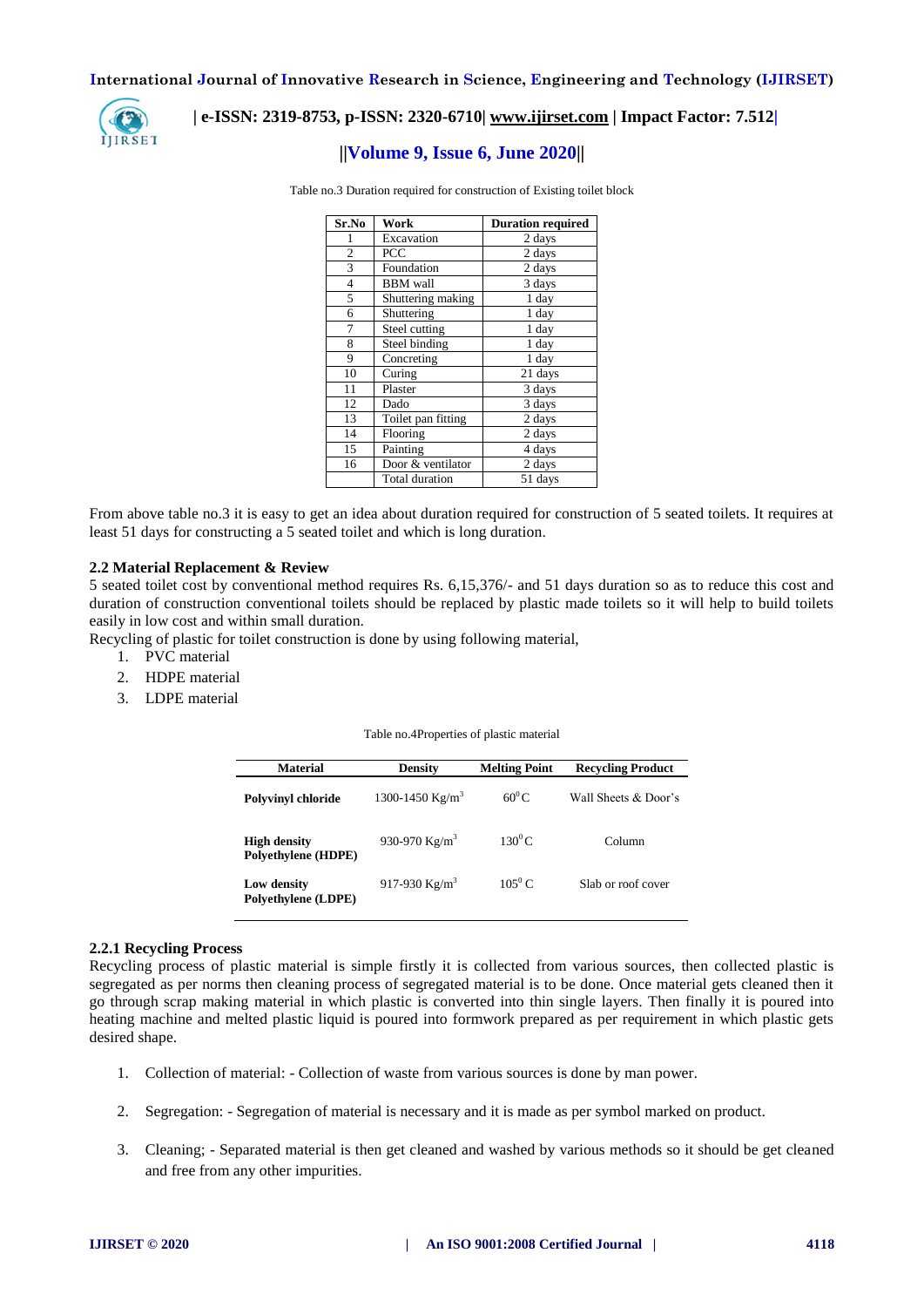

# **| e-ISSN: 2319-8753, p-ISSN: 2320-6710[| www.ijirset.com](http://www.ijirset.com/) | Impact Factor: 7.512| ||Volume 9, Issue 6, June 2020||**

- 4. Scrap making: Cleaned material then poured into scrap making machine which converts product into small particles which then poured into heating machine.
- 5. Moulding: Scrap material then finally goes into moulding machine which is set to different temperatures according to material. This melted plastic is then poured into readymade mould as per design for desired shape. Once it will get cool then the product is getting polished or final touch and then it is ready to assemble.



Fig.7 Plan of plastic made toilet structure



Fig.8 Details of footing and column

#### **2.2.2Details of toilet and installation procedure**

- Plastic made toilet is easy to install and doesn't requires heavy machineries and skilled labors.
	- 1. Foundation: It consists of individual footing under each column which is built by brick masonry having size of 460mmX460mmX800mm which gives base for column. Above this brick work a singly reinforced beam of size 450mm X150mm is to be casted to act as a support for wall.
	- 2. Column: Column made by High density polyethylene (HDPE) material is having size 400mm X 400mm which is having hollow section for installation of wall sheets. This column have groove at bottom and at top.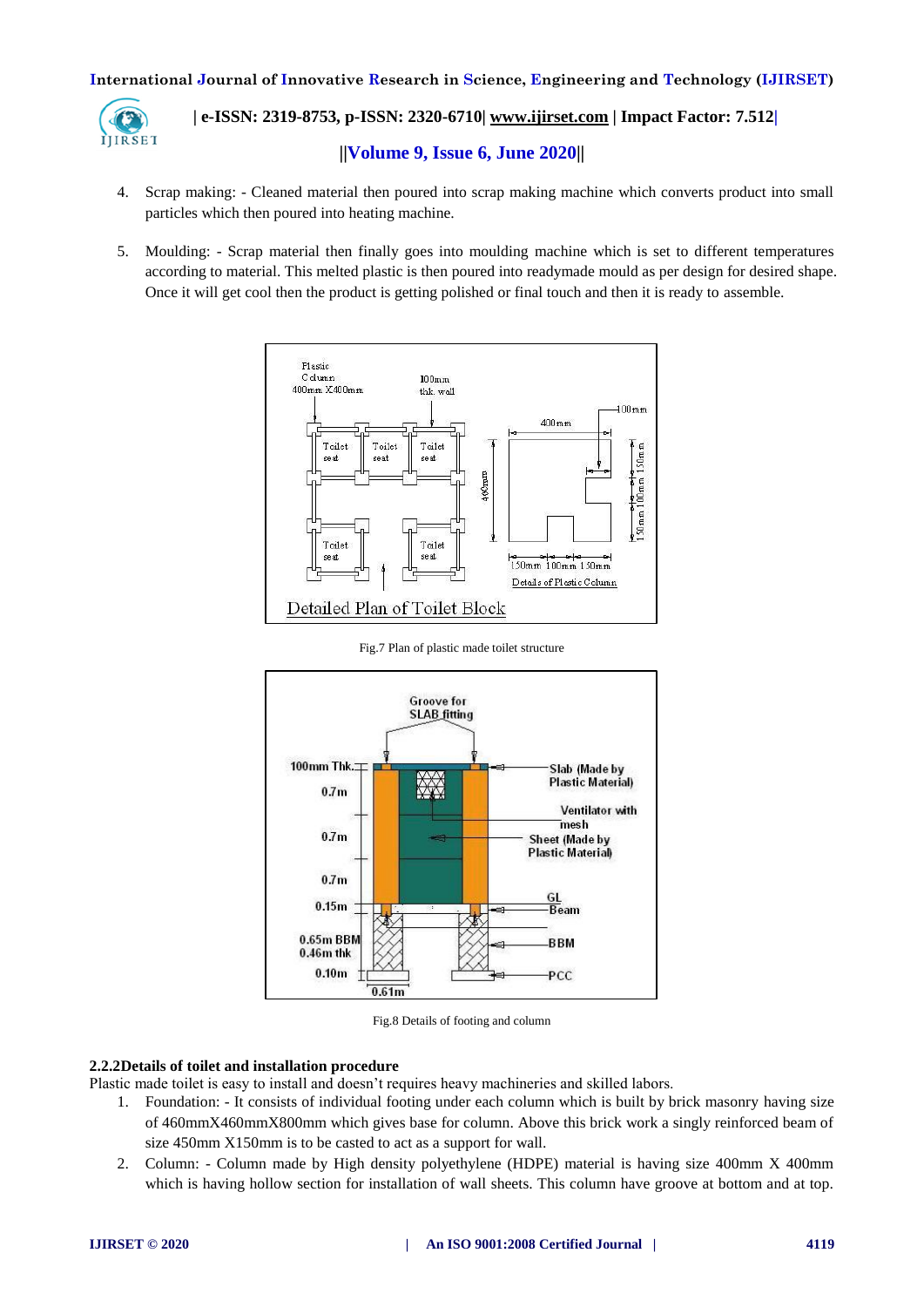

# **| e-ISSN: 2319-8753, p-ISSN: 2320-6710[| www.ijirset.com](http://www.ijirset.com/) | Impact Factor: 7.512|**

# **||Volume 9, Issue 6, June 2020||**

Bottom groove of this column should be inserted into Beam before casting so after casting it will be stable and strong.

- 3. Sheet: Sheets are made up of PVC material. It act as a wall which is in plate form each wall contains 3 number of separate sheets each of size 1.2m X0.7m with 100mm thickness. It is just installed into hollow section provided into column.
- 4. Slab: Slab is made up of low density polyethylene material (LDPE). Which having 100mm thickness and installed into top groove of column.

#### **2.2.3 Estimation and costing of plastic made toilet**

| Sr.No          | Desc.           | N  | L                                              | B                                | н            | Qty.  | Unit  |
|----------------|-----------------|----|------------------------------------------------|----------------------------------|--------------|-------|-------|
| 1              | Column          | 16 | 0.40                                           | 0.40                             | 2.10         | 5.38  | Cum   |
|                |                 |    |                                                |                                  |              |       |       |
| $\overline{c}$ | Sheet<br>(Wall) | 45 | 1.20                                           | 0.10                             | 0.70         | 3.78  | Cum   |
|                |                 |    |                                                |                                  |              |       |       |
| 3              | Slab            | 1  | 3.00                                           | 3.00                             | 0.10         | 0.90  | Cum   |
|                |                 |    |                                                |                                  |              |       |       |
|                |                 |    |                                                |                                  | <b>Total</b> | 10.06 |       |
|                |                 |    |                                                |                                  | Say          | 11    | Cum   |
|                |                 |    |                                                | <b>Density</b><br><b>Plastic</b> | of           | 900   | Kg/m3 |
|                |                 |    | of<br>Weight<br><b>Total</b><br><b>Chamber</b> |                                  |              | 9900  | Kg    |
|                |                 |    |                                                |                                  |              |       |       |

| <b>Rate Analysis</b>                 |           |       |      |           |  |  |  |  |
|--------------------------------------|-----------|-------|------|-----------|--|--|--|--|
| <b>Particulars</b>                   | Qty       | Rate  | Unit | Amount    |  |  |  |  |
| Scrap                                | 9900      | 12.00 | Kg   | 118800    |  |  |  |  |
| Moulding                             | 9900      | 25.00 | Kg   | 247500.00 |  |  |  |  |
| <b>Total costing of Toilet Block</b> | 366300.00 |       |      |           |  |  |  |  |

| <b>Abstract Sheet</b> |                    |          |              |          |               |  |  |  |
|-----------------------|--------------------|----------|--------------|----------|---------------|--|--|--|
| Sr.No                 | <b>Description</b> | Quantity | Unit         | Rate     | <b>Amount</b> |  |  |  |
| 1                     | Excavation         | 5.36     | Cum          | 1500.00  | 8037.36       |  |  |  |
| $\overline{2}$        | <b>PCC</b>         | 0.60     | Cum          | 760.00   | 452.47        |  |  |  |
| 3                     | Foundation         | 2.20     | Cum          | 1000.00  | 2200.64       |  |  |  |
| 4                     | Beam               | 1.57     | Cum          | 850.00   | 1331.10       |  |  |  |
| 5                     | Flooring           | 123.14   | Sqft         | 45.00    | 5541.31       |  |  |  |
| 6                     | Cement             | 7.00     | <b>Bags</b>  | 350.00   | 2450.00       |  |  |  |
| 7                     | Sand               | 0.23     | <b>Brass</b> | 8500.00  | 1955.00       |  |  |  |
| 8                     | Aggregate          | 0.46     | <b>Brass</b> | 4500.00  | 2070.00       |  |  |  |
| 9                     | Steel              | 0.50     | <b>MT</b>    | 48000.00 | 24000.00      |  |  |  |
| 10                    | Tiles              | 123.14   | Sqft         | 80.00    | 9851.21       |  |  |  |
| 11                    | Toilet structure   |          |              |          | 366300.00     |  |  |  |
| 12                    | <b>Toilet Pan</b>  | 5.00     | <b>Nos</b>   | 1000.00  | 5000.00       |  |  |  |
|                       | Door               | 5.00     | <b>Nos</b>   | 1000.00  | 5000.00       |  |  |  |
| 13                    | Labor              |          |              |          | 5000.00       |  |  |  |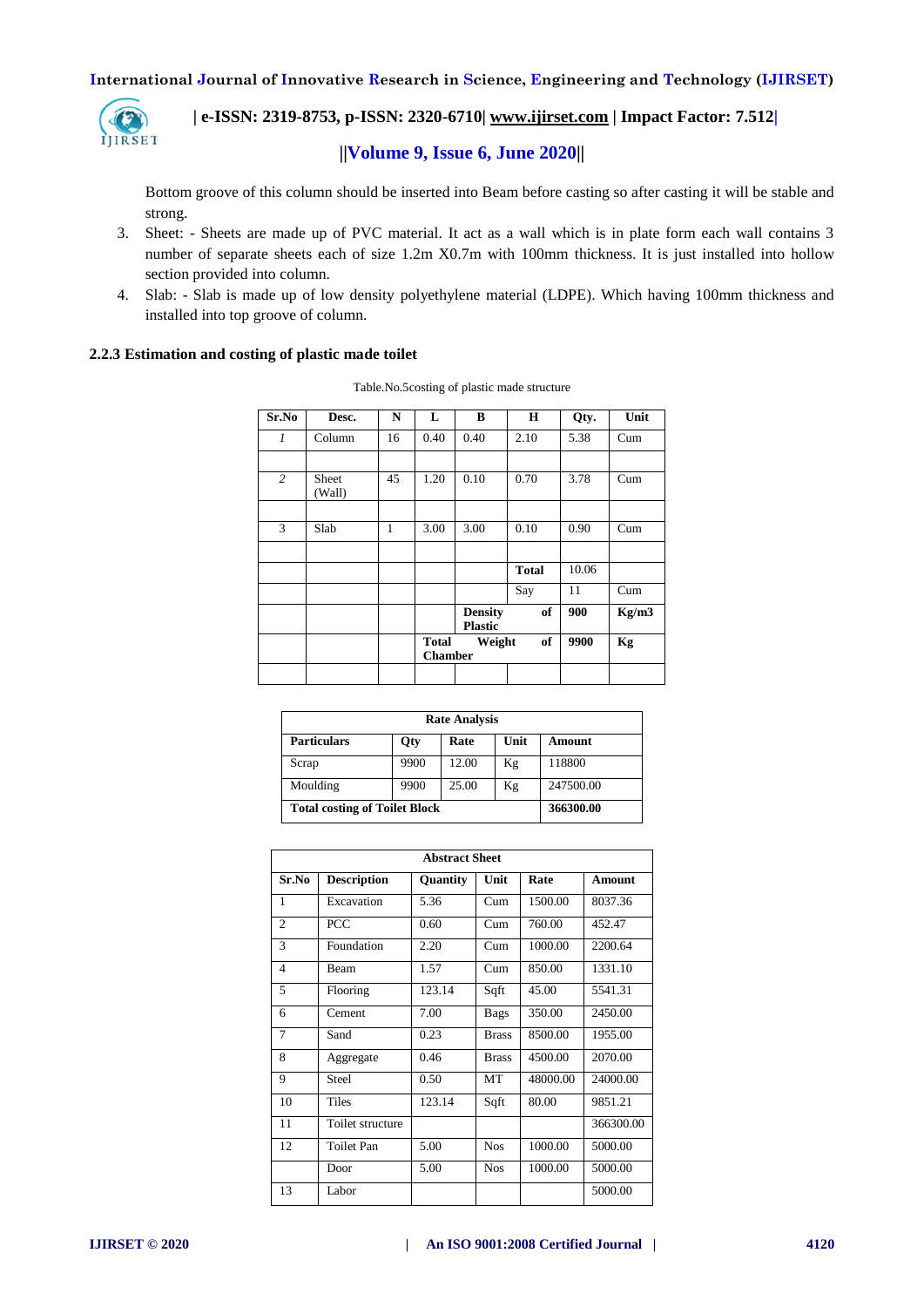

# **| e-ISSN: 2319-8753, p-ISSN: 2320-6710[| www.ijirset.com](http://www.ijirset.com/) | Impact Factor: 7.512|**

**||Volume 9, Issue 6, June 2020||** 

| 14                  | Transport                |  |  |              | 2500.00   |
|---------------------|--------------------------|--|--|--------------|-----------|
|                     |                          |  |  | <b>Total</b> | 441689.09 |
|                     | Contractors Profit (10%) |  |  |              |           |
| <b>Total Amount</b> |                          |  |  |              | 485858.00 |

As per above estimate plastic made toilet structure costs Rs.4, 85,858/- (Four Lack Eighty Five thousand Eight hundred Fifty Eight only)

| Sr.No | Work               | <b>Duration required</b> |
|-------|--------------------|--------------------------|
|       | Excavation         | 2 days                   |
| 2     | PCC                | 1 days                   |
| 3     | Foundation         | 1 days                   |
| 4     | Beam & Column      | 2 days                   |
| 5     | Walls              | 1 day                    |
| 6     | Slab               | 1 day                    |
| 7     | Toilet pan fitting | 1 days                   |
| 8     | Flooring           | 1 days                   |
| 9     | Door               | 1 days                   |
|       | Total duration     | 11 days                  |

Table.No.6Required duration for plastic made structure

Duration for installation of plastic made toilet requires 11 days but conventional toilet requires 51 days duration so this is time saving method and cost reducing structure with low maintenance

#### III. **COMPARATIVE STATEMENT**

Comparative statement shows difference between costs of same 5 seated toilet in slum areas. From fig.9 conventional toilet requires Rs 6, 15,376/- and Plastic made toilet structure requires Rs. 4, 85, 858/- fig.10 shows duration required for construction in which conventional method requires 51 days and plastic made toilet requires 11 days.



Fig.9 Comparative statement for Construction cost